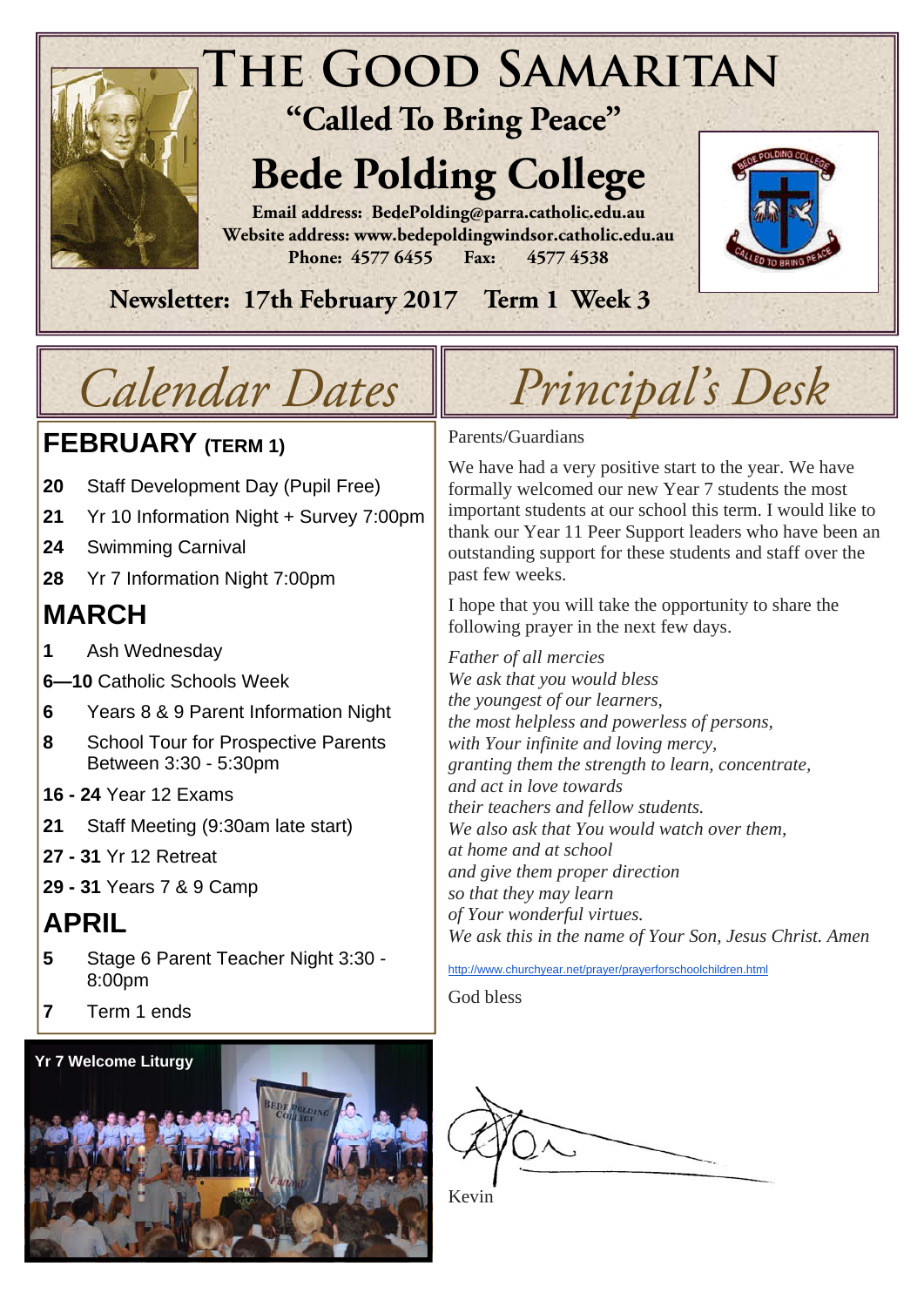## **College Leadership Teams**

~ **Executive ~** 

*Principal*  Mr Kevin Jones

*Assistant Principals*  Mr Rodney Howard / Mr Harry Fernandez

*Religious Education Coordinator*  Mrs Mary McGuiness / Assistant: Jessica Attard

*Case Management Coordinator*  Miss Hayley Lalor

*School Secretary*  Mrs Lisa Casey

*Business Manager*  Mr Paul Cruise

*Administration Coordinator*  Mrs Anita Meehan *Learning Technologies Coordinator*  Mr Bill Robson

## **~ Curriculum Forum & Assistants ~**

*Music*  Mr Bradley Lee *Visual Arts*  Miss Angela Rando

*English* 

Ms Marsha Edwards/Assistant: Miss Angela McEnearney

*Human Society & Its Environment*  Mr Paul Sykes / Assistant: Mr Brett Windon

> *Languages*  Ms Felicity Lupton

*Mathematics*  Mrs Anni Brailey / Assistant: Mrs Mary Quinteros

*PDHPE*  Mr Marc Sluiter / Assistant: Liam Campbell *Careers* 

Mr Brett Collimore

*Science*  Mr Stephen Godfrey / Assistant: Mr Steve Lans

*Sports Coordinator*  Mr Dean Bertenshaw

*Technology & Applied Studies*  Mr Edward Gruppetta / Mrs Lisa Cummins

> *Year Coordinators Year 7* Mr Craig Adams *Year 8* Mr Jeremy Tuano *Year 9* Mr Nick Briffa

Year 10 Mr Matthew Marshall  *Senior Coordinator*  **Miss Kristy Walsh** 

*Social Justice Coordinator*  Mrs Janette Wick

*Home-School Liaison Coordinator*  Miss Jenny Woods

*Student Counsellors*  Debbie Robinson/Sarah Kennedy

> *Librarian*  Mrs Kerrie Brownscombe

# **IMPORTANT NOTICE DROP OFF/PICK UP**

For safety reasons parents are asked NOT to drive onto the school grounds to drop off or pick up students before 9:30am and after 2:30pm. The ONLY EXCEPTION to this is for students with disabilities.

Thank you

# IMPORTANT NOTICES:

# **Recharging Mobile Devices:**

All students are asked to ensure that their mobile devices are fully charged before they arrive at the College each day.

## **Illegal U Turn:**

All parents and students are warned that making a U turn out of the bus bay on Rifle Range Rd is illegal. We bring this to your attention as making this turn is very unsafe, even when the 40kmh limit applies. Please **do not** make this turn.

## Illegal Stopping in Tasman Place

This has been reported to police who will issue penalty notices to those offending.

**IMPORTANT NOTICE TO MOTORISTS RE: SCHOOL BUS ZONES IN RIFLE RANGE ROAD Please be aware that the School Bus Zones in Rifle Range Road are as follows:**

- 1. The existing bus bay near the main car park gate is now a School Bus Zone on School Days from 8:00am-9:30am and 2:30pm-4:00pm. Therefore other than buses - any vehicle parking or stopping in this bus bay for any purpose during these times is doing so illegally. Clear signage has been erected reading "NO ENTRY - BUSES EXCEPTED" to warn motorists of this change.
- 2. The former School Bus Zone located near the Front Gate has been converted to a Full Time Bus Zone. Clear signage has been erected to warn motorists of this change. Therefore other than buses, any vehicle parking or stopping for any purpose in the School Bus Zone at any time, is doing so illegally.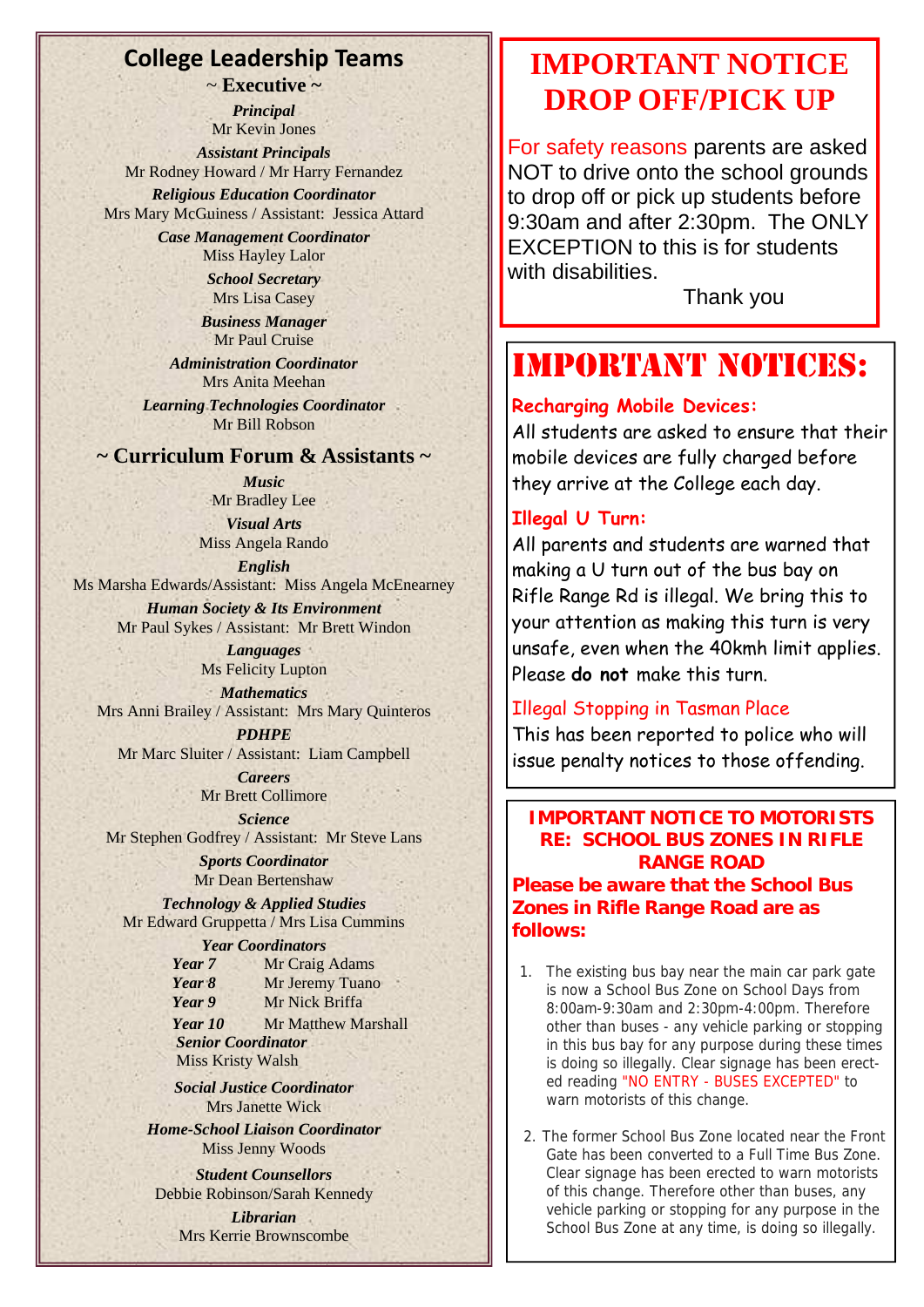# **Year 7 Enrolments 2018**

Enrolment forms for Year 7 2018 will be available from the office from **Monday 27 February 2017**. **All feeder schools will also have enrolment forms available from this date**. Completed applications can be lodged at the school office from **Thursday 9 March 2017.** Completed applications **MUST** be returned to the College **no later** than **Friday 26 May 2017**.

It is absolutely essential that families with children at Bede Polding ensure that they collect an enrolment form for siblings they wish to commence at Bede Polding in Year 7 2018. **The school has no way of knowing that you wish to enrol a sibling unless you submit an application**.

School tours will be conducted during Catholic Schools Week (Monday 6 March to Friday 10 March 2017).

If you wish to come to a tour of the College on Wednesday 8 March from 3:30pm to 5:30pm, please call the office on 4577 6455 to express your interest.

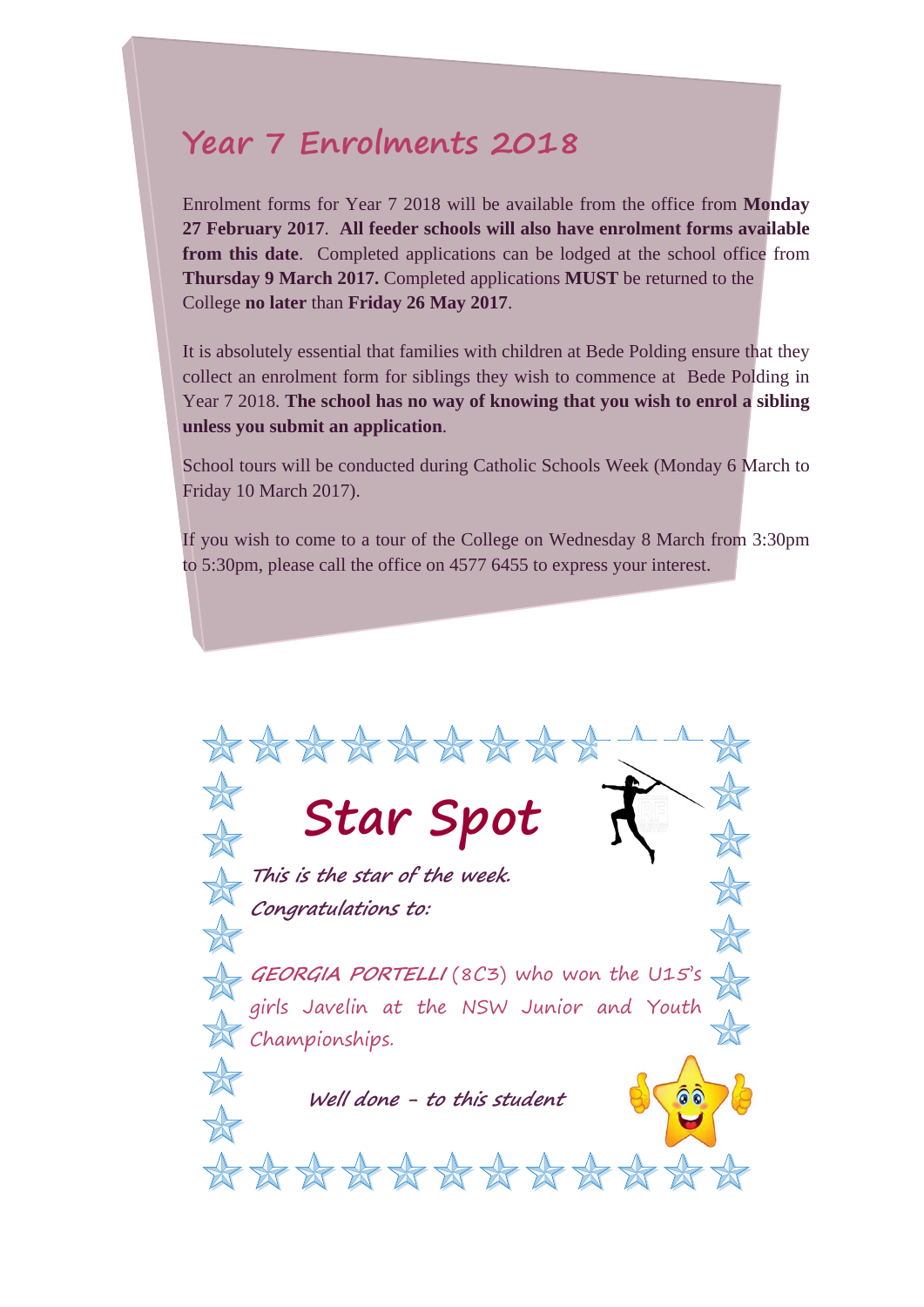# **Peer Support Session 1:**

On the 9<sup>th</sup> of February we began our Peer Support Program with Year 7 to help them transition into High School. A select group of Year 11 students have been trained to be Peer Support Leaders for this program. During sessions that will take place in Term 1 small groups of Year 7 students have been paired with a team of Year 11 Leaders who will be working together to develop strategies for problem solving, developing relationships, learning resilience and student wellbeing whilst settling our new Year 7 students into the Bede Polding community.

I look forward to keeping you informed over the course of the term with student reflections and photographs of the sessions outlined in our program.

*Kindly Mrs Kimberley Baker Peer Support Coordinator*





# **Year 11 Peer Support Leader Reflection By Katie Gurney**

On Thursday, 9<sup>th</sup> of February, Year 7 had their first peer support session with their Year 11 peer mentors. In each group, we all focused on introducing ourselves and how to deal with challenges. Each group engaged in icebreakers to encourage students to talk to different people, whom they would not usually talk to. Additionally, we played games such as handball and red light, green light. These activities helped the Year 7's to gain confidence in a group of people from their homeroom. We looked at how these activities related to real life by discussing how teamwork was important. It was a fun session, where everyone had learnt something about their peers. We also looked at how challenges may seem quite big due to emotions and lack of sleep. Our group discussed solutions to dealing with challenges such as breaking the challenge down into smaller challenges to make it easier to deal with. Through the first session, Year 7 were able to learn about their peers and how to cope with challenges. I can't wait for the next session.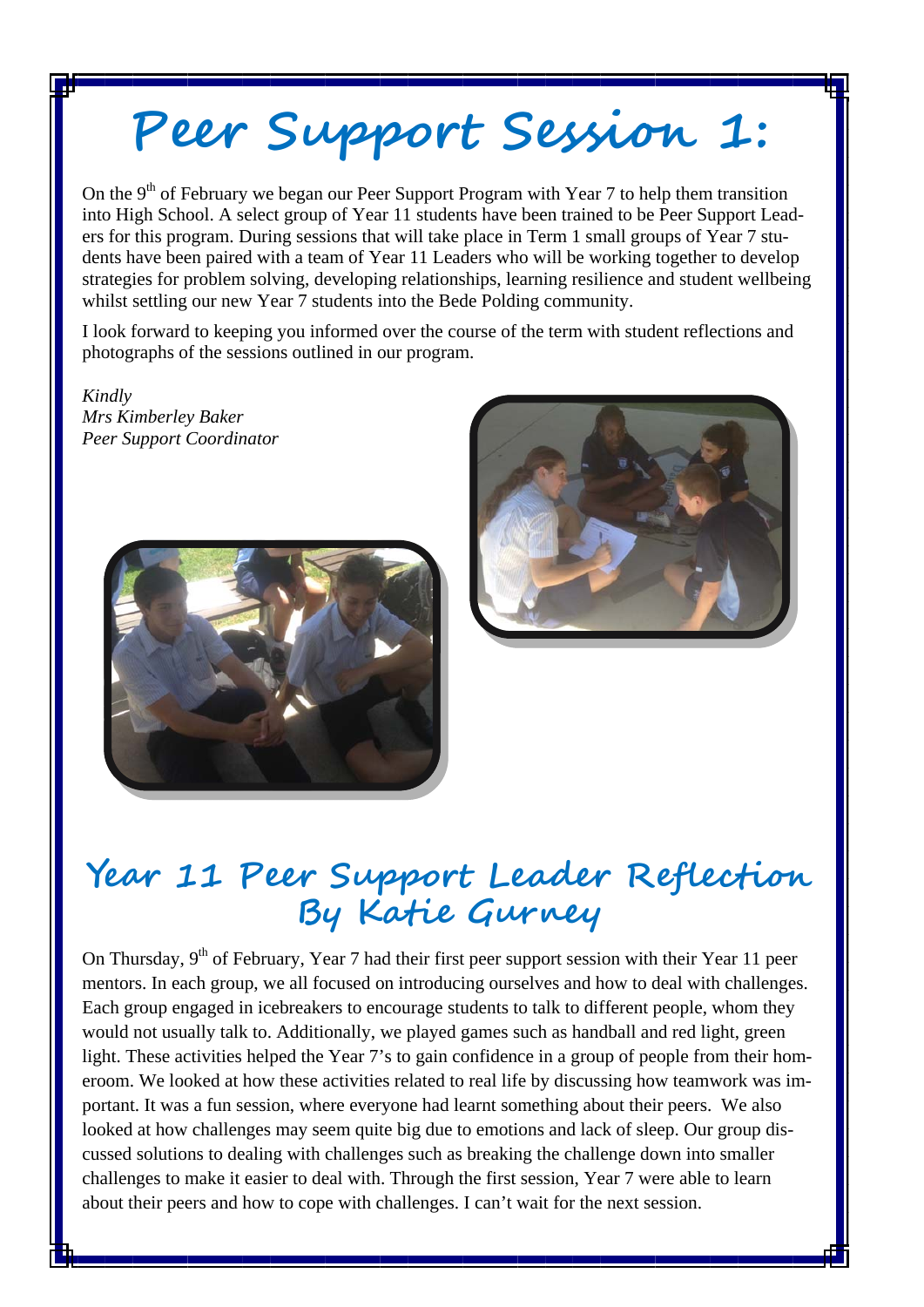# Peer Support Session 1: (Con't)





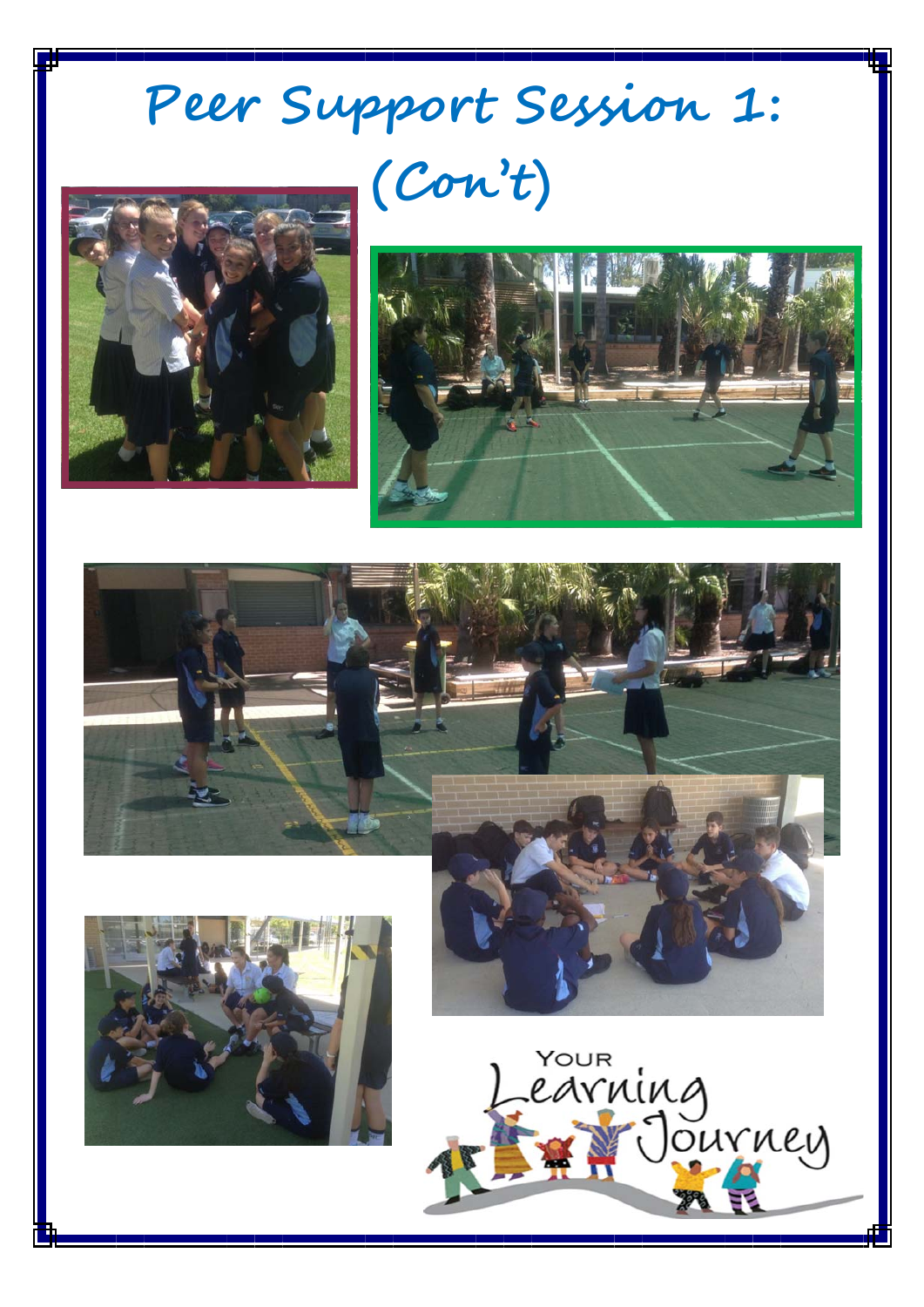

# EXPLANATION OF FEES & LEVIES FOR 2017

#### SUMMARY OF FEES PAYABLE  $\boldsymbol{A}$ .

To give parents greater certainty for the 2017 school year and bearing in mind the financial pressures many families are facing, the Parramatta Diocesan Catholic Schools Council approved a modest increase of 3% in diocesan school fees for 2017 that is less than the 3.3% CPI increase for the same period.

This increase is necessary to help meet the rising educational costs for each child and ensure that we can maintain our current service levels. Specifically it will mean the continued funding of important initiatives to improve student learning including literacy & numeracy programs: increasing support for students with disabilities, behavioural & emotional needs; upgrading learning spaces, technology & infrastructure; and building new schools & expanding existing schools to cater for new places.

Sibling discounts, which benefit over 60% of families, will remain the same for 2017.

The Diocesan Building Levy enables the Diocese, through their capital works program, to meet the demand for new schools and new classes in high growth areas and to continue to maintain all schools to a high standard. The Diocesan Building Levy will be increased by \$21 per family in 2017.

|        |   | <b>YEAR RESOURCE</b> |   | <b>SPORT</b> | $P$ &F |    |     | MAINT. |             | <b>SCHOOL</b>         |             | <b>BUILDING</b> | <b>SUB</b> |              | <b>CAMPS/</b> |            | <b>TOTAL</b> |
|--------|---|----------------------|---|--------------|--------|----|-----|--------|-------------|-----------------------|-------------|-----------------|------------|--------------|---------------|------------|--------------|
|        |   |                      |   |              | LEVY   |    | FEE |        | <b>FEES</b> |                       | <b>LEVY</b> |                 |            | <b>TOTAL</b> |               | Excursions |              |
|        |   | 444                  | s | 273          | s      | 45 |     | 159    | s           | 2,028                 | s           | 756             | \$         | 3,705        | l s           | 408        | 4,113        |
| 81     | s | 756                  | s | 273          |        | 45 | s   | 159    | s           | 2,028                 | \$          | 756             | \$         | 4,017        | i s           | 96         | 4,113        |
| 9      | s | 699                  | s | 273          | s      | 45 | s   | 159    | s           | 2,250                 | S           | 756             |            | 4,182        | l s           | 342        | 4,524        |
| 10     | s | 699                  | s | 273          |        | 45 | s   | 159    | S           | 2,250                 | s           | 756             | s          | 4,182        | l s           | 99         | 4,281        |
|        |   | 645                  |   | 48           | s      | 45 |     | 159    | s           | 2,874                 | s           | 756             |            | 4,527        | Is            | 108        | 4,635        |
| 12   S |   | 456                  |   | 48           | s      | 45 |     | 159    | S           | $2,874$ $\frac{1}{5}$ |             | 756             |            | 4,338        | S             | 267        | 4,605        |

\* Sibling reduction applies for 2nd and consecutive children for School Fees

\* The Building Levy, Maintenance and P & F Levy are family based fees and are billed to the eldest child in the family

\* The Resource Fee and Sport Fee are per student. No sibling discount applies for these school based fees.

\* Yrs 11 & 12 Sport Fee includes swimming & athletics carnivals & sundry examination costs

\* Year 7 enrolment fee of \$300 has been credited against the Resource fee for 2017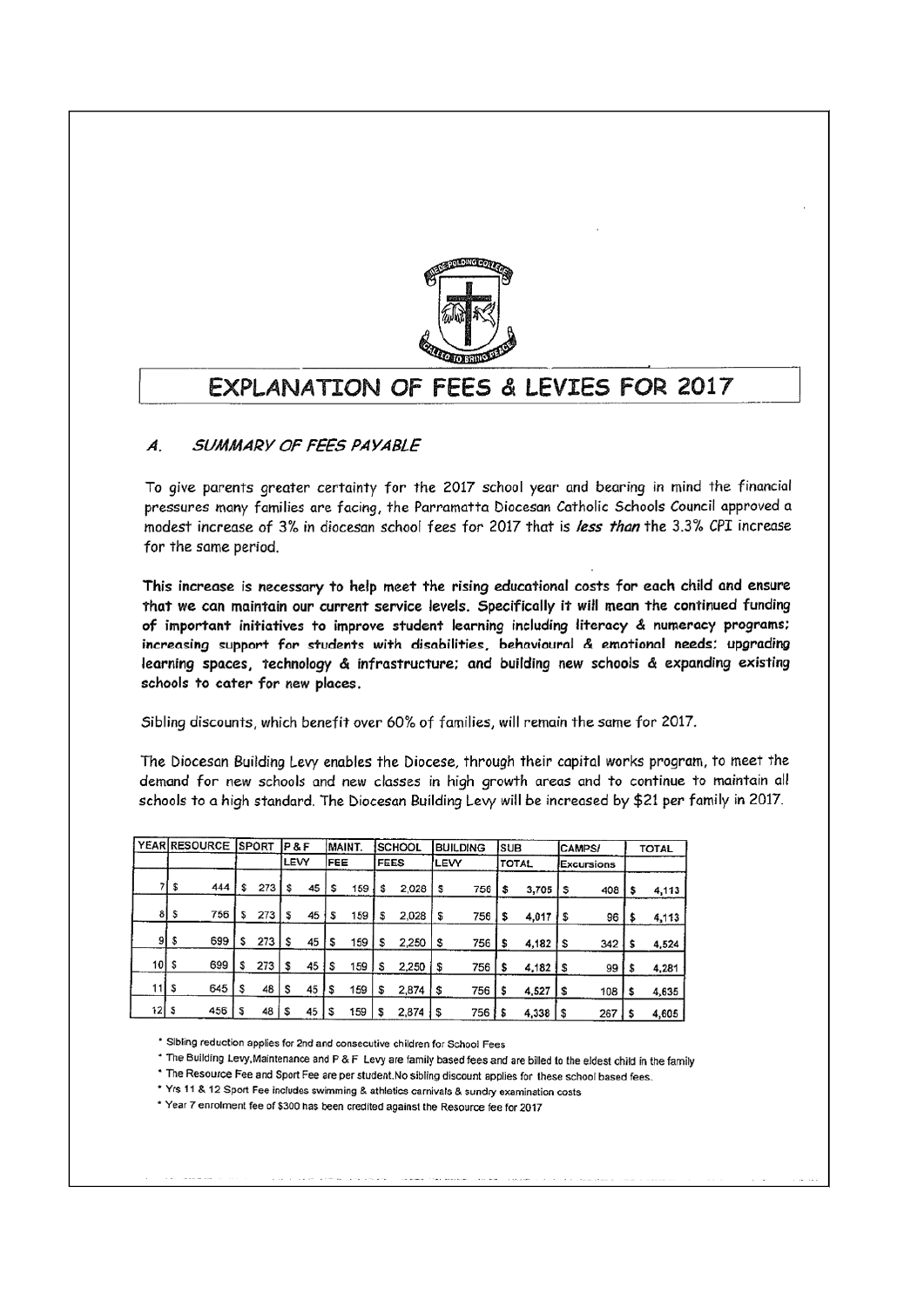#### $\boldsymbol{\beta}$ **SCHOOL FEES**

These fees are set by, and collected on behalf of the Diocese of Parramatta and are passed on to the Catholic Education Office. Specifically, proceeds from these fees are directed towards supplementing Commonwealth and State Grants (which cover around 80% of the running costs of schools) for the payment of teachers' salaries, as well as general running costs associated with the school and the administration of the Catholic Education Office. Parramatta, School Fees will be apportioned across Terms 1, 2 & 3.

#### **RESOURCE FEE**  $\mathcal{C}$

This fee helps meet the costs of administration of the school and the provision of resources for use by students and includes:-

- Paper, printing, stationery and mailing costs
- School newsletter and other school publications
- . Resources/equipment acquired by the school for use by teachers and students (eq. Library, video network, various equipment and curriculum resources)
- · School diary for each student
- Computer resources and internet access provided for use by the students
- Provision of careers' advice and resources to students
- Implementation of school-based Pastoral Care programs for students
- Careers' Market attendance costs for all Year 10 & Year 12 students
- Australasian Schools' Competition costs for various subjects & year groups
- Aquatic Program costs for all Year 7 & Year 9 students' PDHPE course.
- Retreat for Year 10 students & RYDA/Pastoral Day for Year 11 students
- Various subject workbooks and protective gogales
- · Combination locks for Year 7 students' lockers
- English text books for Years 7-10
- Elective Subject Fees for Year 9 to 12

The Resource Fee is apportioned across Terms  $1, 2, 3, 3$ .

#### D. DIOCESAN BUILDING LEVY

This levy is paid by the first child attending a systemic school in the Diocese of Parramatta. It is collected on behalf of the Diocese of Parramatta and is paid directly into the Parramatta Diocesan School Building Levy Fund. This Fund is used to support building projects for all schools in the Diocese of Parramatta. The Diocesan Building Levy is apportioned across Terms 1, 2 & 3 and is charged per family.

Please note that sibling reductions for the Building Levy only apply to those children attending Systemic Catholic Schools in the Dioceses of Parramatta, Sydney, Wollongong and Broken Bay and St. Dominic's College at Kingswood.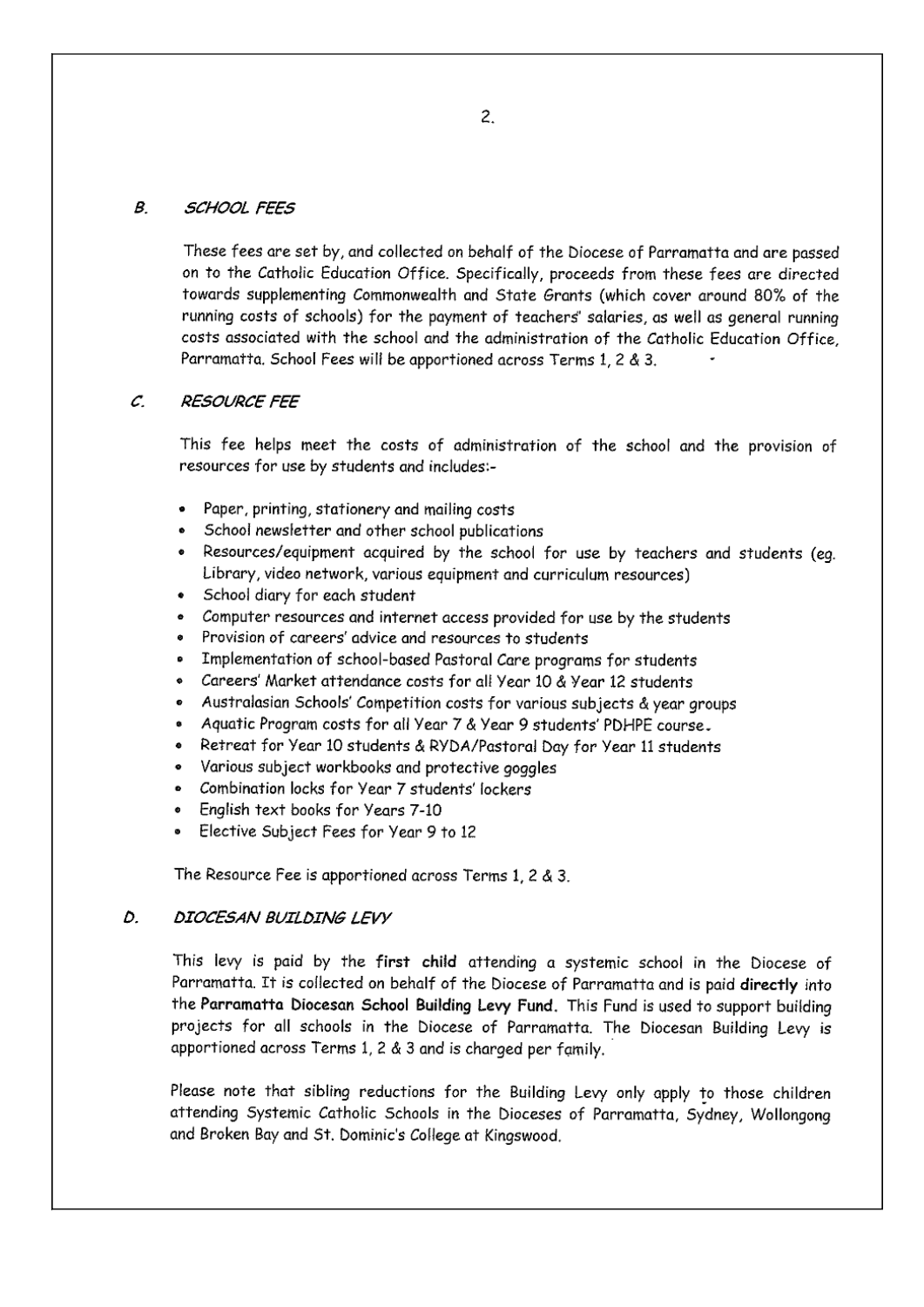#### $\mathcal{E}$ **MAINTENANCE FEE**

This fee is directed towards the costs associated with the general running, maintenance and development of the school campus. For example, it will contribute towards the cost of replacement classroom furniture and the acquisition of student lockers.

The Maintenance Fee is apportioned across Terms 1, 2 & 3 and is charged per family.

#### F. **SPORT FEE**

This fee covers the costs associated with transporting students to and from various venues as well as the actual costs associated with individual sporting activities such as golf, tennis, squash, ten pin bowling, ice skating, indoor climbing, replacement of sporting equipment etc.. It also covers costs associated with school swimming and athletics carnivals as well as sundry examination costs.

#### G. PARENTS & FRIENDS' ASSOCIATION FUNDRAISING LEVY

A Fundraising Levy applies for 2017 as the sole means of fundraising for the Parents & Friends' Association. The cost of the levy is \$45 and is apportioned across Terms 1, 2 & 3. It is charged per family.

#### Н. RETREATS, CAMPS, EXCURSIONS

Please note that costs associated with students' attending subject excursions, retreats, pastoral days, school camps and other school-approved excursions for whole Year Groups' have been included in the Fee Statement. However activities for smaller subject groups are additional to the fees already outlined.

 $3.$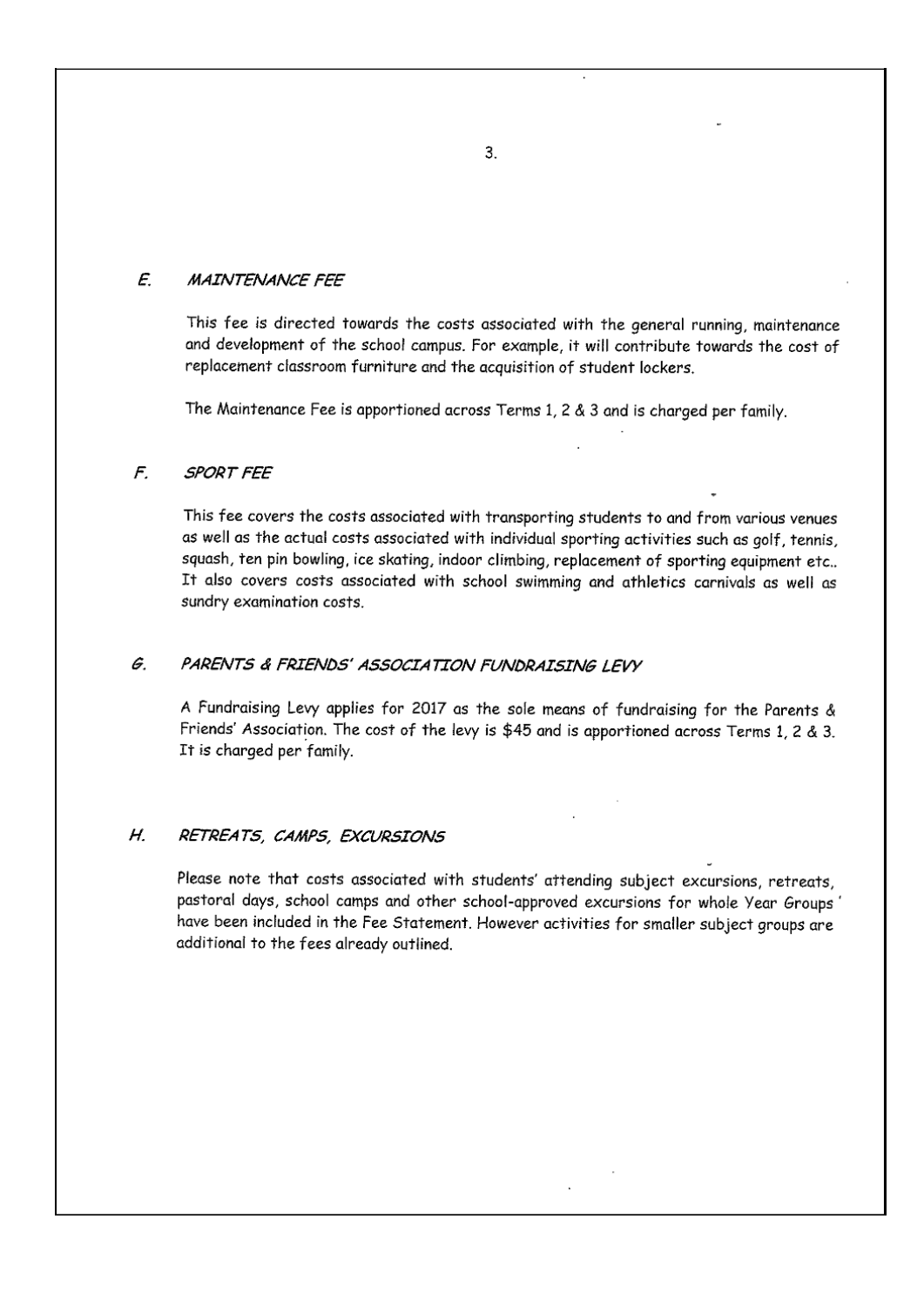## FEE PAYMENT DATES

Accounts for fees are issued in equal installments (\*) in Terms 1, 2 and 3. Fee billing dates for 2017 are as follows:

| Term | Statement Date  |
|------|-----------------|
| 1.   | 7 February 2017 |
| 2.   | 1 May 2017      |
| -3.  | 24 July 2017    |

Parents are requested to pay fees within 30 days of the date shown on the account.

## PAYMENT OPTIONS

Payment can be made via the following means:

- *Cash* to be paid at front office.
- · Cheque or Money Order by mail or through payment at front office.
- . Credit Card payment at the front office or by phoning the school with credit card details.
- Debit Card payment at the front office using EFTPOS.
- POSTbillpay or BPAY- payment as indicated on the Statement.
- Centrelink payment deduction organised through the Business Manager.

When fees or other payments are sent via students, these should be sealed in an envelope, clearly marked with the student's name, class and purpose of payment. This envelope should be deposited in the Fees Box located in the Student Foyer as soon after the student arrives at school. Excursion payments and notes should be handed to the teacher concerned.

All families are offered a Flexible Payment Plan to pay school fees off. To avail of this payment option, simply complete the forms supplied with your 2017 School Fee Statement and return it to the Catholic Education Office, Parramatta for processing.

If parents are experiencing difficulties, (either of a temporary or continuing nature), in meeting their financial commitments with respect to school fees - they must contact the College's Business Manager Mr. Paul Cruise to arrange an interview with either him so that a mutually acceptable arrangement can be agreed upon. This matter will be treated with absolute confidentiality.

It is important that families experiencing or expecting financial difficulty, please contact the Mr Cruise early in Term 1 or it will be taken that all fees will be paid by the due date